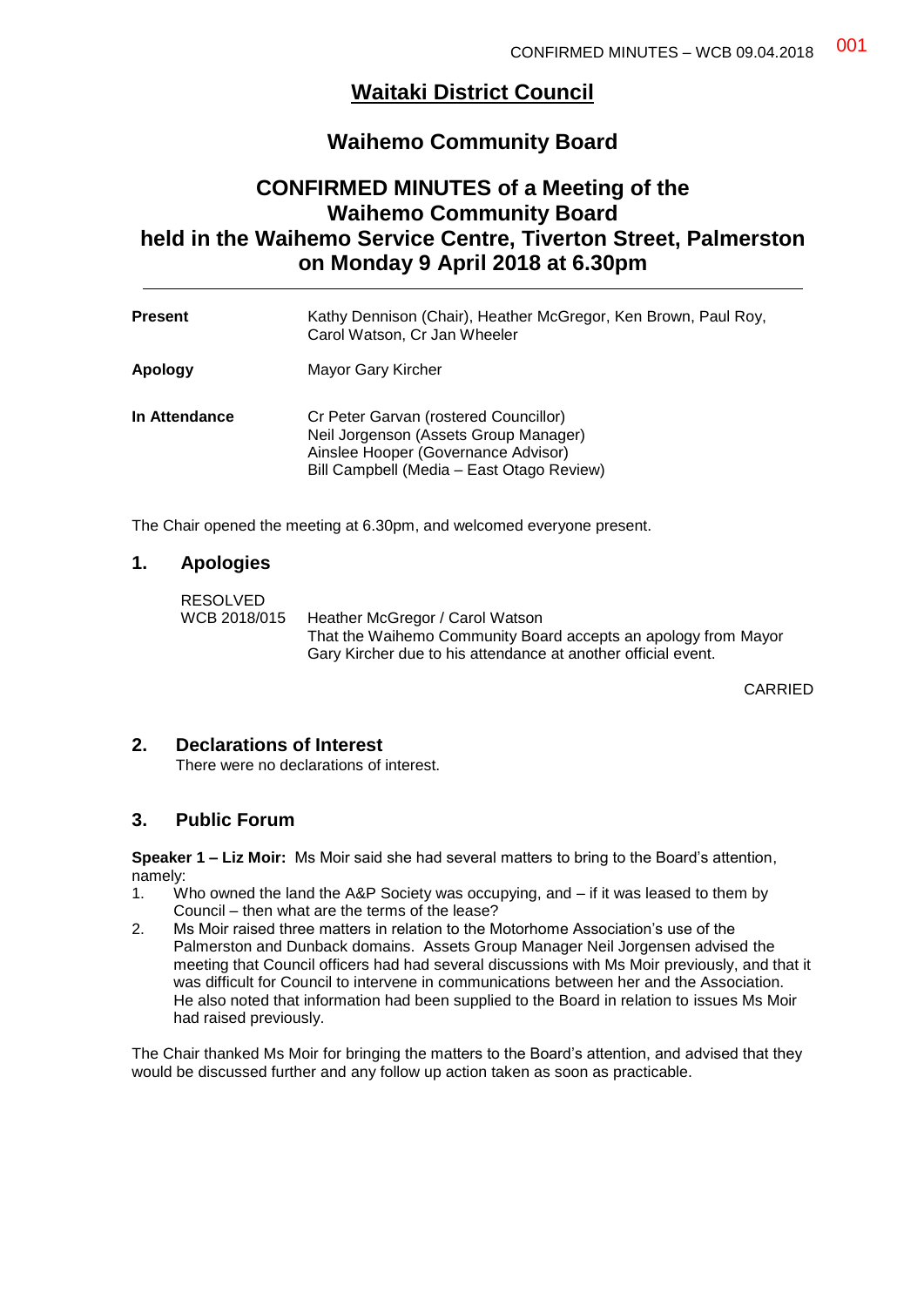### **4. Confirmation of Previous Meeting Minutes**

| <b>RESOLVED</b> |                                                              |
|-----------------|--------------------------------------------------------------|
| WCB 2018/016    | Ken Brown / Paul Roy                                         |
|                 | That the Waihemo Community Board confirms the minutes of the |
|                 | Waihemo Community Board meeting held on 19 February 2018,    |
|                 | as circulated, as a true and correct record.                 |

CARRIED

Cr Jan Wheeler asked for her name to be noted in the previous meeting minutes as the mover of the motion (which was ultimately declared lapsed in the absence of a seconder) to adopt Option 2 for the Lincoln Street Pedestrian Concerns (there was currently no reference to had put forward the motion). The Chair considered and AGREED to this request. ACTION POINT: Board Secretary to amend minutes

With regard to the recommendation left lying on the table for the Gilligan Street works, the Chair advised that road counters were going to be laid and therefore she proposed that the Board continue to leave the recommendation lying until such time as the results of that were known. This was AGREED.

### **5. Waihemo Bike Park**

The report, as circulated, sought consideration of options for the Waihemo Community Board for the matters of project ownership, decision-making, and budget expenditure relating to the Waihemo Bike Park.

Group Manager Neil Jorgensen explained that a minor amendment to the right-hand boundary of the track would be required. The report's recommendation, if resolved at this meeting, would give the go ahead for the project, with public consultation to happen in the future. He also noted that planting could be an alternative option to fencing, and that that could be discussed at a later meeting.

RESOLVED<br>WCB 2018/017

Heather McGregor / Carol Watson The Waihemo Community Board recommends: That Council delegates expenditure of the \$50,000 Waihemo Bike Park budget to the Waihemo Community Board to construct a "learn to ride" bike park in Palmerston consistent with the concept plan in Attachment Two of the agenda report.

CARRIED

## **6. Palmerston Town Clock**

The report, as circulated, recommended that a Board workshop be held to discuss options for the Palmerston Town Clock.

The Chair advised that the Board's preference was to have this work done as soon as possible. Group Manager Neil Jorgensen noted that it would be dependent on the availability of the contractor and parts.

RESOLVED

WCB 2018/018 Paul Roy / Heather McGregor That the Waihemo Community Board approves a budget of \$15,000 to repair the Palmerston Town Clock funded from the Waihemo Community Board Community Grants account.

CARRIED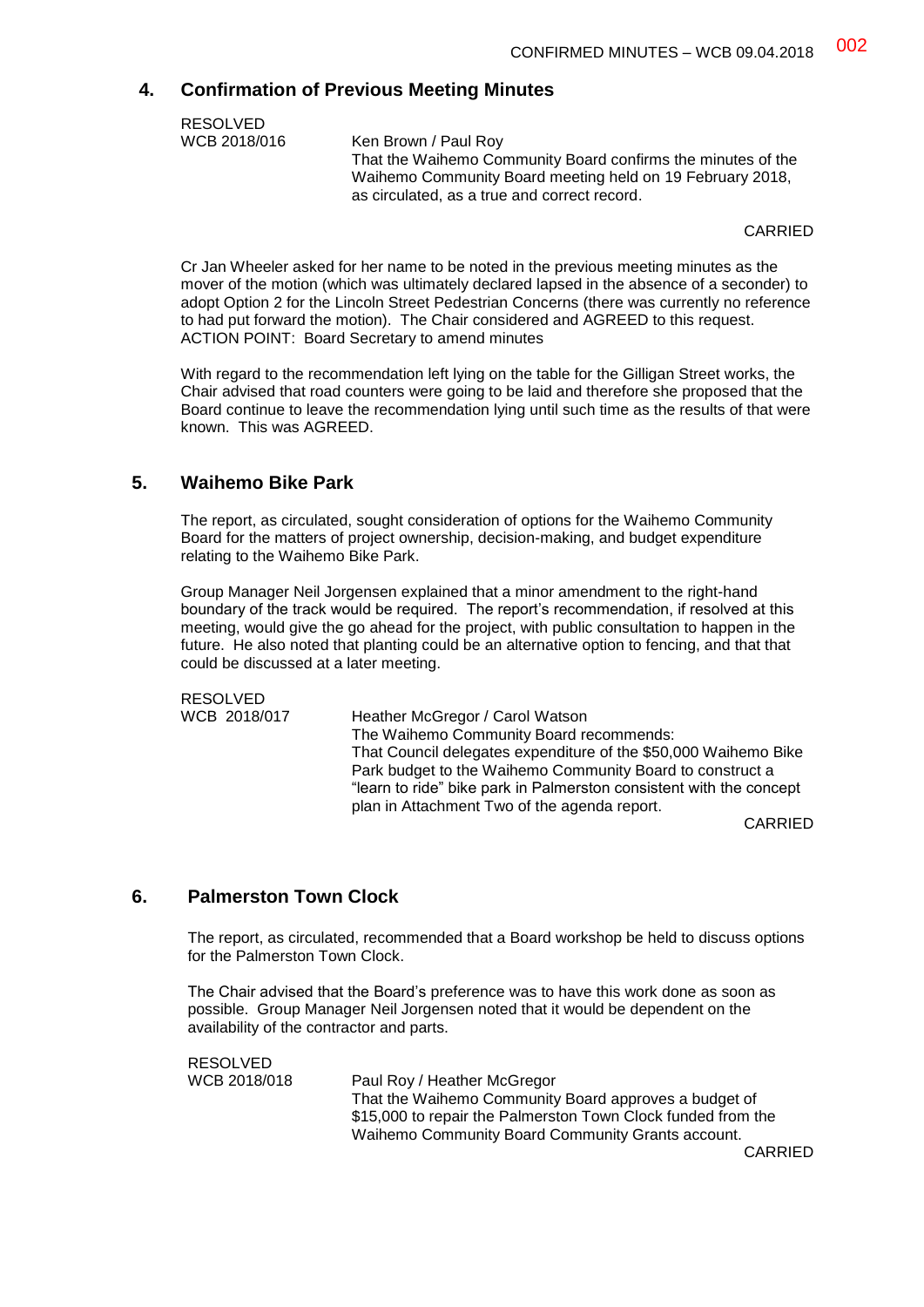## **7. Assets Update April 2018**

The memorandum, as circulated, sought to update the Board on issues, operations and projects managed by the Assets Group, occurring within the Waihemo Ward since the last Board meeting.

Group Manager Neil Jorgensen advised that gravel was being crushed now for the rural and gravel road,s which will bring the work programme up to date.

There was general discussion about:

- Worchester Street
- Septic tank clearning
- Car rally on 15 April, and the fact that roads were videoed before and after the race so that any damage incurred could be easily identified for repairs.

RESOLVED<br>WCB 2018/019

Paul Roy / Carol Watson That the Waihemo Community Board receives and notes the information.

CARRIED

### **8. Recreation Update**

The memorandum, as circulated, sought to update the Waihemo Community Board on routine work, maintenance issues and progress on minor projects since the last Board meeting.

Board members provided positive feedback on items in the report, as listed below:

- Ken Brown congratulated Council staff for getting on top of all of the mowing
- The Chair noted that the Moeraki kiosk sign looked great
- The Dunback toilets looked great and had been well received in the community.

RESOLVED

WCB 2018/020 Ken Brown / Heather McGregor That the Waihemo Community Board receives the information. CARRIED

### **9. Building Consents Issued in Waihemo Ward for the month of February 2018**

The memorandum, as circulated, provided the Waihemo Community Board with a list of building consents issued in Waihemo Ward for the month of February 2018.

RESOLVED

WCB 2018/021 Paul Roy / Carol Watson That the Waihemo Community Board receives the information. CARRIED

## **10. Chairperson's Report**

The Chairperson's report, as circulated, was taken as read. The Chair commented further as follows:

- Thank you to Board and community members for their participation in the community visioning workshops. The Board itself had since met to discuss the community views and ideas put forward, and had added its own to the mix. The workshop outcomes documents would now be produced by the facilitator and provided back to the Board for consideration, and then distribution to the workshop participants. They were expected to be available for inclusion in the 21 May Board meeting agenda papers.
- A meeting had recently been held with Council's Mark Burgher to discuss the Bike Park and possible locations for dump sites.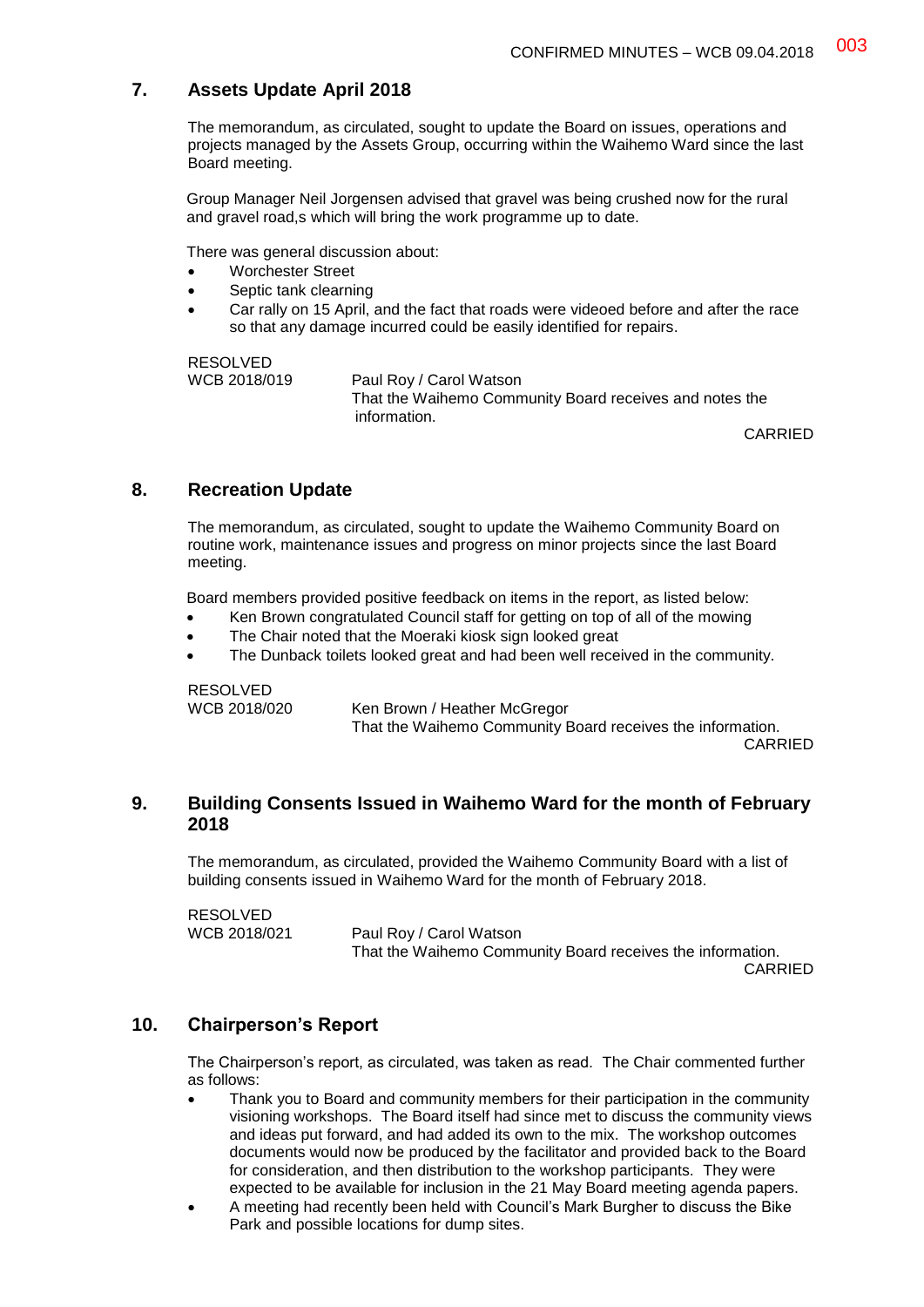| <b>RESOLVED</b> |  |
|-----------------|--|
| WCB 2018/022    |  |

Kathy Dennison / Paul Roy That the Waihemo Community Board receives the Chairperson's report.

CARRIED

### **11. Community Board Members' and Councillor's Reports (verbal)**

#### **Heather McGregor:**

- Attended Visioning Workshops in Dunback (21 February) and Palmerston (22 February)
- 4 March A&P/Motor Home meeting at the Palmerston Sports Hall
- 19 March meeting with Mark Renalson re District Road
- 2 April meeting with Mark Burgher re the Bike Park and possible dump sites.
- Board Visioning workshop with facilitator.

Comments: The two visioning workshops I attended were well supported by the community. And, it was great to see the light at the Memorial Gates completed and ready for ANZAC Day.

#### **Carol Watson:**

 Attended 2 of 3 visioning workshops, and the Board's follow up Visioning workshop last Friday.

#### **Paul Roy:**

- Attended 2 of the 3 visioning workshops.
- Attended a meeting with the Mayor, Group Manager and Mark Renalson at Macraes to discuss resource consents. An independent engineer has been employed to ensure that the road being repaired will be done property. It was frustrating to have to do this, but the Mayor and Group Manager had been supportive and understanding of the requirement.
- SouthRoads had been taking big basalt boulders from Macraes along Horse Flat Road. Mr Roy felt that consents did not allow this. He was keen to try and get them to take a different route through Hall Road instead. Group Manager Neil Jorgensen advised that Council would not be able to force people to use specific routes.

#### **Ken Brown:**

- Attended 2 of the 3 visioning workshops, and the Board's follow up Visioning workshop.
- Attended the meeting with Mark Burgher to discuss the Bike Park and dump site locations.
- Attended an onsite meeting with Mark Renalson to discuss a new footpath in Palmerston.

#### **Councillor Jan Wheeler:**

 Attended all of the 3 community visioning workshops, which were excellent; facilitator was wonderful

26 February – Waste Strategy Meeting

27 February – Council Workshop – Long-Term Plan

3 March – Palmerston Showgrounds and Domain – Welcome Speech for Otago Motorhome Association Rally members

6 March – Council Meeting and business visits to Heliventures, Topflite, and Oamaru Airport

12 March – Council Strategic Workshops – UNESCO Global Geopark, and Oaamaru Precinct World Heritage

13 March – Council Retreat – Omarama

15 March – "Promotion of Palmerston" (POP) Meeting, Waihemo Lodge

20 March – Council Committees Day

20 March – business visit to North Otago Irrigation Company sites

27 March – Council Meeting

- 3 April Council Workshops
- 6 April Waihemo Community Board Visioning Workshop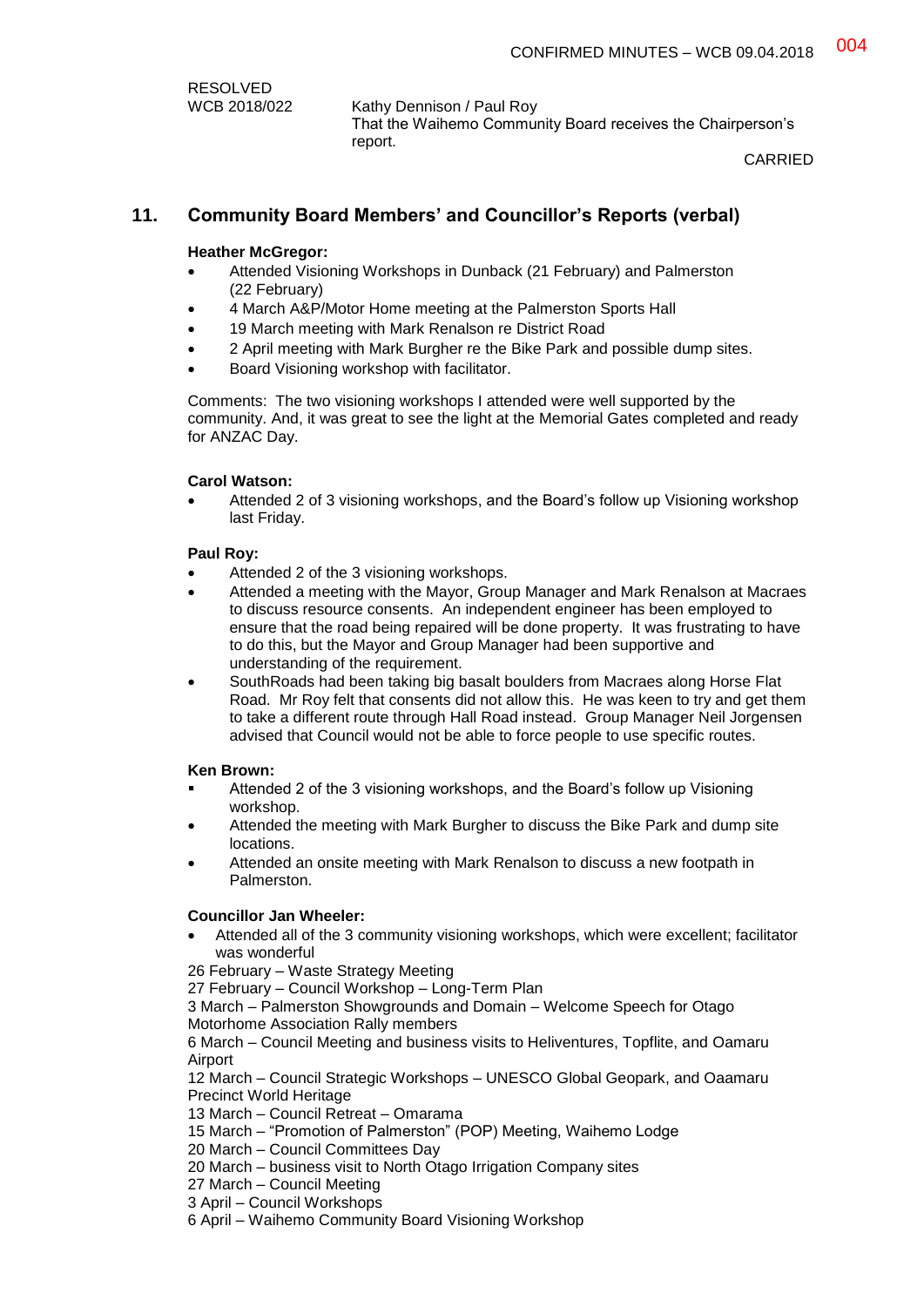Cr Wheeler also read out some complaints she had received from ratepayers. After viewing the complaints as recorded, both the Chair and Group Manager Neil Jorgensen noted that many of the issues should properly be dealt with as CRMs and Cr Wheeler was encouraged to advise the authors to submit CRMs for them.

ACTION POINT: Board Secretary to email complaints to Group Manager Neil Jorgensen for further investigation; Cr Wheeler to encourage ratepayers to submit CRMs

RESOLVED<br>WCB 2018/023

Ken Brown / Paul Roy That the Waihemo Community Board receives the update reports from Community Board Members and the Community Councillor.

CARRIED

### **12. Information Report – Mayor, Chief Executive, and Health and Safety Updates**

The Information Report, containing updates as set out below, had been circulated with the agenda and was taken as read:

- Mayor's and Chief Executive's Report to the 27 March 2018 Council meeting
- Health and Safety Update to the Finance, Audit and Risk Committee Meeting, 20 March 2018.

The Chair asked Cr Peter Garvan to expand on the UNESCO Global Geopark bid and application process. Cr Garvan noted that a lot of work had been going into the Expression of Interest application, and that the submission deadline was 30 April. Waitaki's application would be assessed with others from New Zealand, and only the best two would be selected for development into a business case to go to the UNESCO meeting next year. He noted that the Moeraki boulders was likely to be a key feature in a Waitaki district's UNESCO Global Geopark, so he encouraged the Waihemo communities to "watch this space" for developments in the next few weeks.

Cr Garvan also updated Board members on the following topical issues:

- Council is looking at rates issues, and forestry was expected to be asked to make a contribution.
- Healthy Homes insulation Clutha District Council has an initiative for ratepayers, which attracts incentives from Central Government. Waitaki District Council is looking into this.

Assets Group Manager Neil Jorgensen advised that the pipeline project was still on track, with an end of July proposed completion date.

The Chair acknowledged the absence of Board Secretary Pat Wala, following her departure from Council. There was general sentiment expressed by Board members that Ms Wala would be sorely missed, and that they had all enjoyed working with her and appreciated her bubbly and helpful personality. The Governance Advisor would provide secretarial support to the Board until Ms Wala's successor had been appointed and trained in governance meetings procedures.

RESOLVED WCB 2018/024 Heather McGregor / Carol Watson That the Waihemo Community Board receives the Information Report.

CARRIED